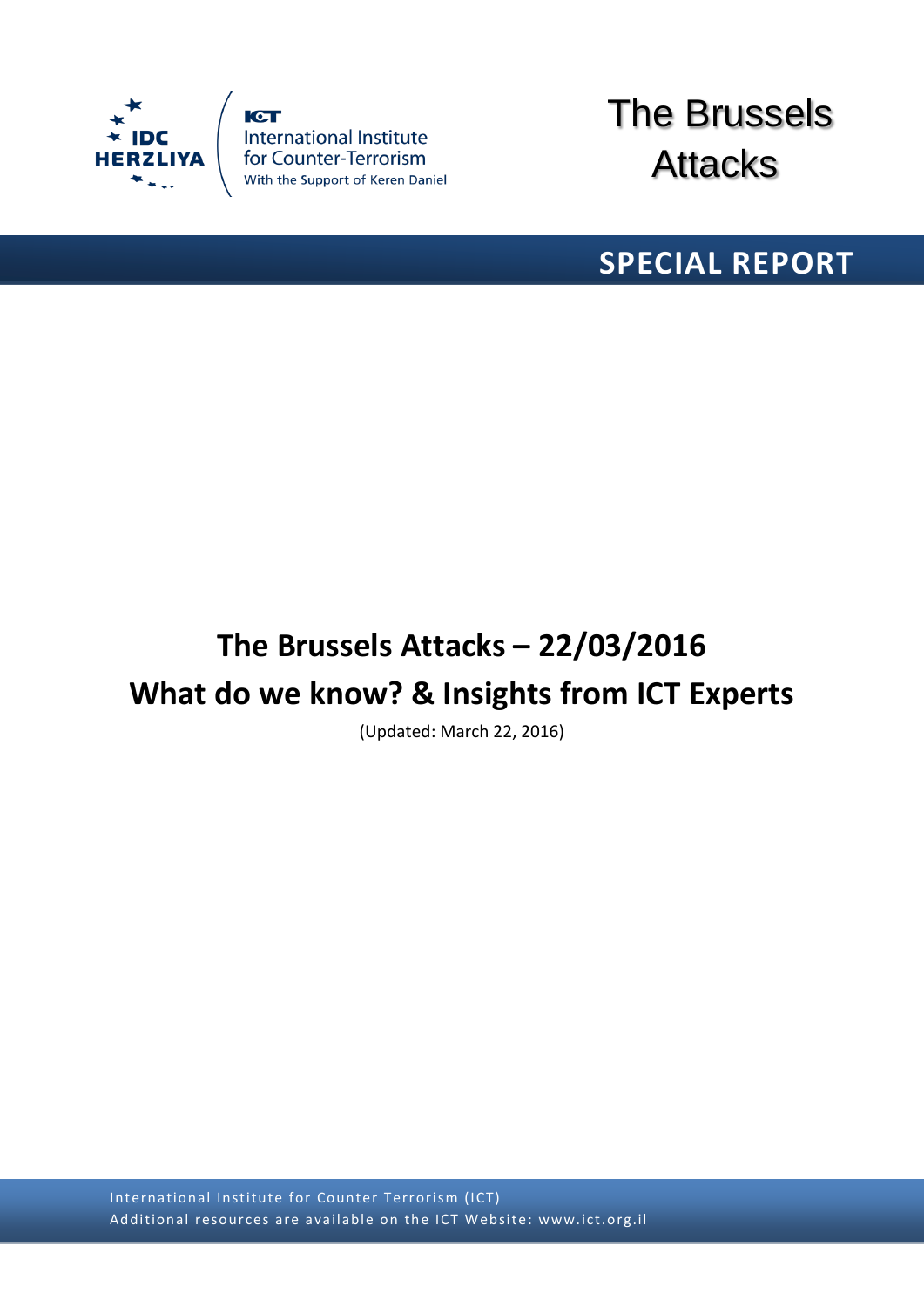#### **Putting things in context: Terrorism in Belgium**

On Tuesday, 22 March 2016, Belgium witnessed the worst terrorist attack carried out on its soil. While the full identity of the attackers is still under investigation, Belgium has a history of being the victim of both international and homegrown terrorism.

Belgium is the strategic and diplomatic hub of Europe - home to both the European Union and the North Atlantic Treaty Organization (NATO) headquarters. Its important stature makes the country a figurehead of European and Western values, and therefore a high-value target on both a practical and a symbolic level. An example of this was seen in December 2008 when Belgian security forces carried out raids in Brussels and Liege, arresting fourteen individuals, for a suicide bombing plot against a major European summit and for being members of Al-Qaeda. Four members of the cell were Belgian citizens. Malika El Aroud and Moez Garsallaoui, two well-known radicals in Belgium, recruited the cell. The cell was not only recruited by Belgians, but had members of the cell that were Belgian citizens. If successful the cell could have carried out a mass casualty attack on Belgian soil, against their own country. 1

The opening of borders between European Union countries has led to increased freedom of movement, which has in turn led to a rise in transnational crime and terrorist activities. Countries in Europe can no longer be solely concerned with their own vulnerabilities, but must also be mindful of the threats posed by operatives who may enter from the surrounding region. High levels of cross-border communication and intelligence-gathering are now crucial to prevent the further perpetration of atrocities on Belgian soil.

In addition, Belgium has the highest number per capita of foreign fighters of any European or Western country. In raw numbers, Belgium has the fourth highest number of foreign fighters in the European Union (estimates range between 450 and 550), behind France, the United Kingdom, and Germany. Belgium has also witnessed several terrorist attacks on its soil, as well as seen a number of Belgian citizens involved in terrorist acts in other parts of Europe. As such, it is clear that there exists in Belgium terrorist infrastructure affiliated with Global Jihadi ideology.

\_<br><sup>1</sup> <http://www.theguardian.com/world/2008/dec/11/terrorism-arrests-al-qaida-belgium>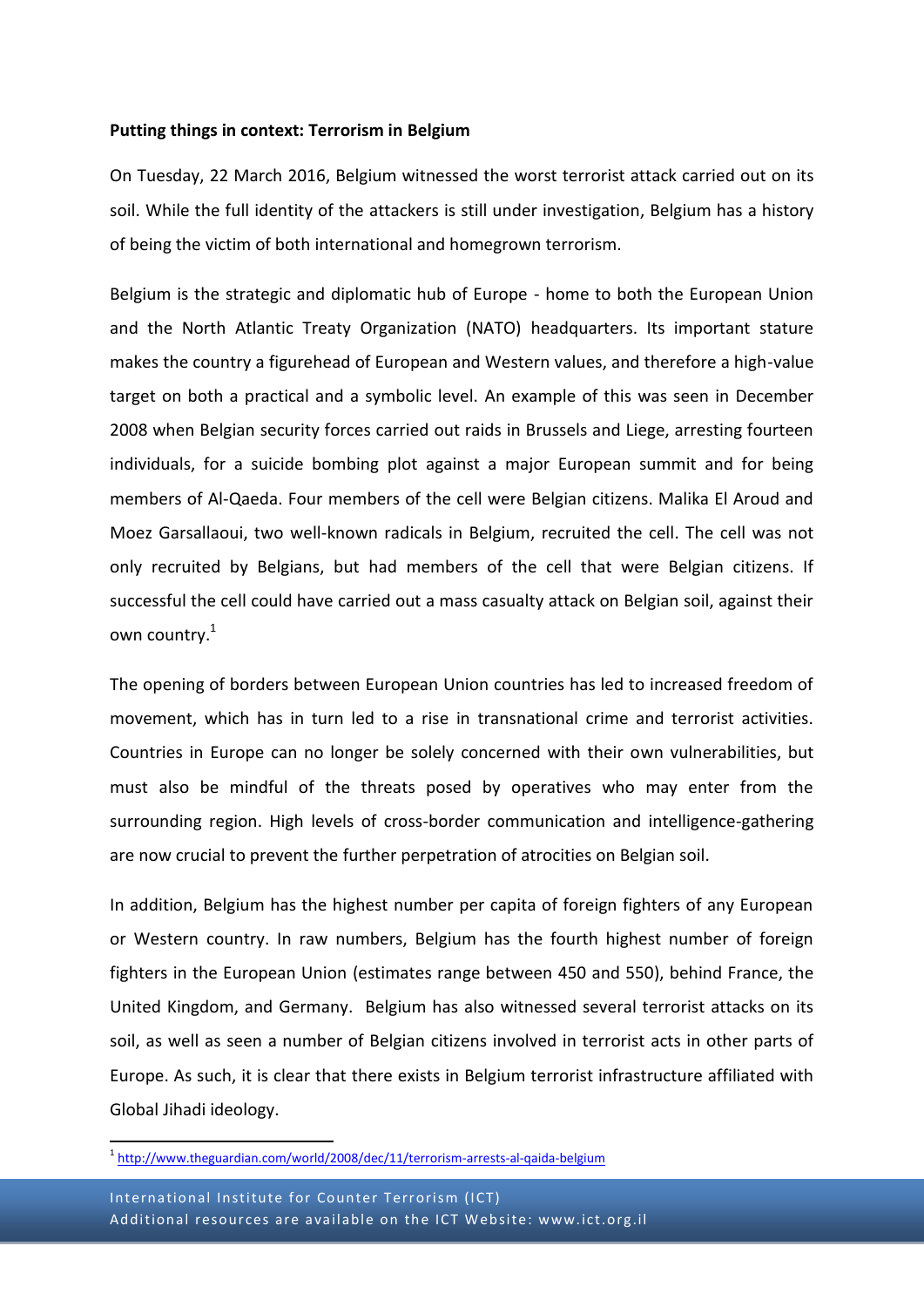

# **Foreign Fighters in Syria/Iraq (2012 to 2014) - per million population"<sup>2</sup>**

#### **Overview of the Attacks**

On Tuesday, 22 March 2016, Brussels witnessed two terrorist attacks on its soil; the first attack was carried out at the Brussels Airport, while the second attack hit the Maelbeek subway station, in the European neighborhood of Brussels. The combined attacks killed at least 30 people and injured hundreds.

At 08:12 two explosions hit the #3 and #11 check-in zones of Terminal 3 at Zaventem Airport in Brussels, Belgium. Two suicide bombers, brothers Khalid and Brahim El Bakraoui, detonated their suitcase bombs causing two explosions. According to medical officials, at least 14 people were killed and 106 were injured from the explosions. Like in many suicide attacks, screws were added to the explosive devices to increase the number of fatalities. According to the Belgium prosecutor's office, an AK-47 and an unexploded suicide belt were found in close proximity to the attacks. A third individual was seen with the bombers and Belgian authorities are currently looking for him.



**Map of Terminal 3, Zaventem Airport, Brussels, Belgium**

International Institute for Counter Terrorism (ICT) Additional resources are available on the ICT Website: www.ict.org.il

\_<br><sup>2</sup> <http://www.theguardian.com/world/2016/mar/22/why-was-belgium-targeted-by-bombers>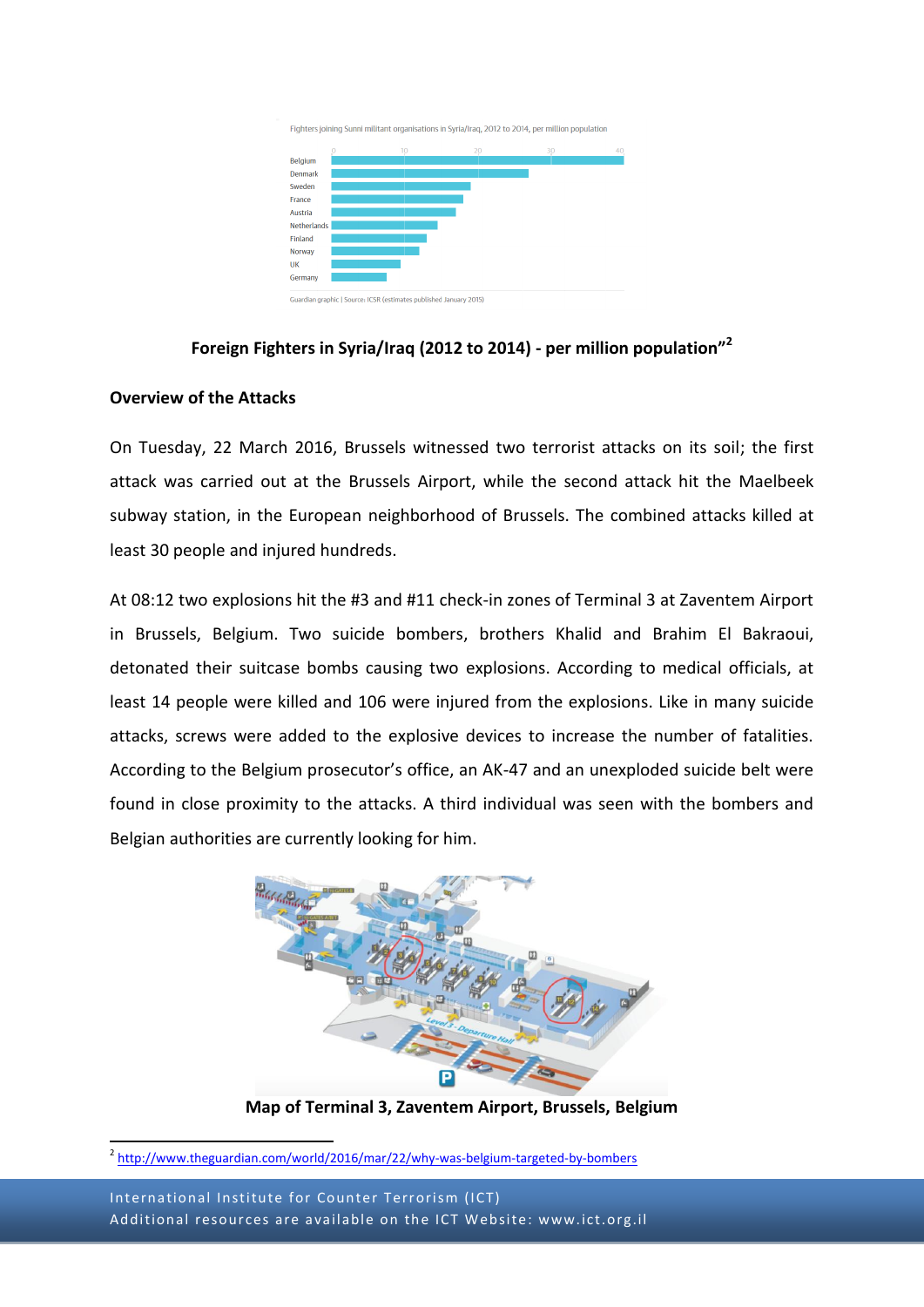At 09:24, a single suicide bomber detonated his explosive belt inside a train car at the Maelbeek subway station, in close proximity to the Parliament of the European Union. According to Belgian officials, more than 20 people were killed and 130 were injured.



**Map of Maelbeek Station, Brussels, Belgium**

According to Belgian media, the two perpetrators of the Zaventem attack were two brothers, Khalid and Brahim El Bakraoui. At least one of them was known for connections to terrorism. The El Bakraoui brothers escaped an apartment in the Forest neighborhood of Brussels a few days prior during a police Raid. Police forces were searching for them for at least a week. In October 2010, Brahim El Bakraoui was charged for shooting policemen with an AK-47. $3$ 

In terms of the explosives, it has been reported that Triacetone Triperoxide was likely used in the attacks.<sup>4</sup> Triacetone Triperoxide, or TATP, is a highly unstable primary explosive, usually used as a detonator. It should be noted that the use of TATP was discussed on toptier Jihadi forums, such as *Shumukh al-Islam,* including instructions on how produce and store it.<sup>5</sup>

**.** 

 $^3$  [www.lalibre.be/actu/belgique/attentats-de-bruxelles-les-deux-kamikazes-identifies-56f23dd035708ea2d3d46e54](http://www.lalibre.be/actu/belgique/attentats-de-bruxelles-les-deux-kamikazes-identifies-56f23dd035708ea2d3d46e54)

<sup>4</sup> <http://www.nbcnews.com/card/mother-satan-explosive-likely-used-attack-expert-n543441>

<sup>5</sup> <https://shamikh1.biz/vb/showthread.php?t=256248>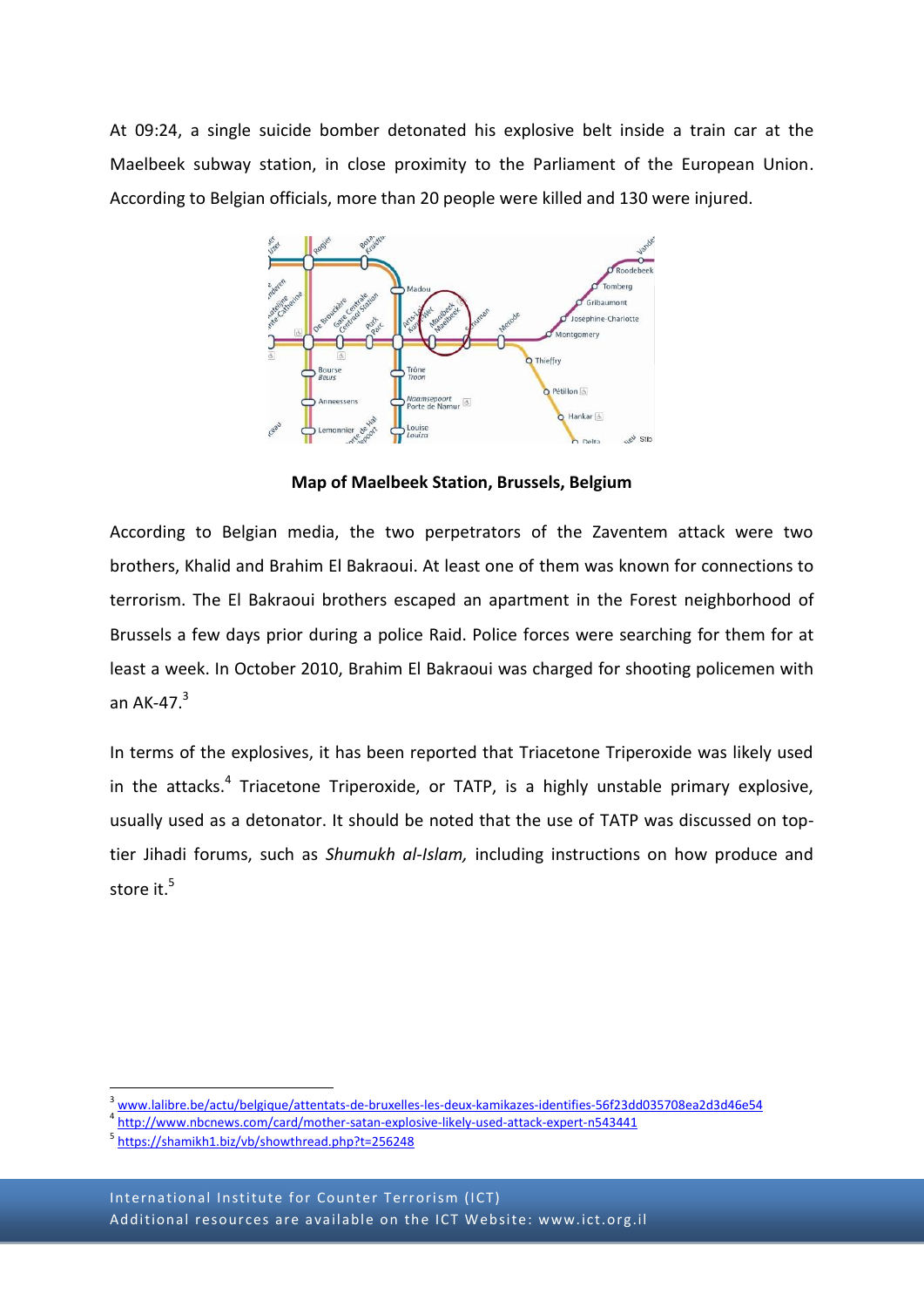

**The El Bakraoui Brothers (Khalid and Brahim) are suspected of being the suicide attackers who carried out the Zaventem Attacks.**

# **Responsibility**

ISIS released written statements in French and Arabic claiming responsibility for the twin attacks at Brussel's Zaventem Airport and Maelbeek metro station titled, "Statement on the Blessed Raid in Brussels against Crusader Belgium."

"(…) a number of soldiers from the Caliphate – carrying explosive belts, bombs and automatic weapons, and targeting locations chosen with precision in the Belgium capital, Brussels – entered Zaventem Airport of Brussels and a subway station in order to kill a high number of crusaders. They then detonated their explosive vests in the middle of a crowd. The outcome of the attacks was 40 dead people and no less than 210 injured people. (…) ."

ISIS further threatened of "darker days" against the "crusader countries" which are allied against the Islamic State.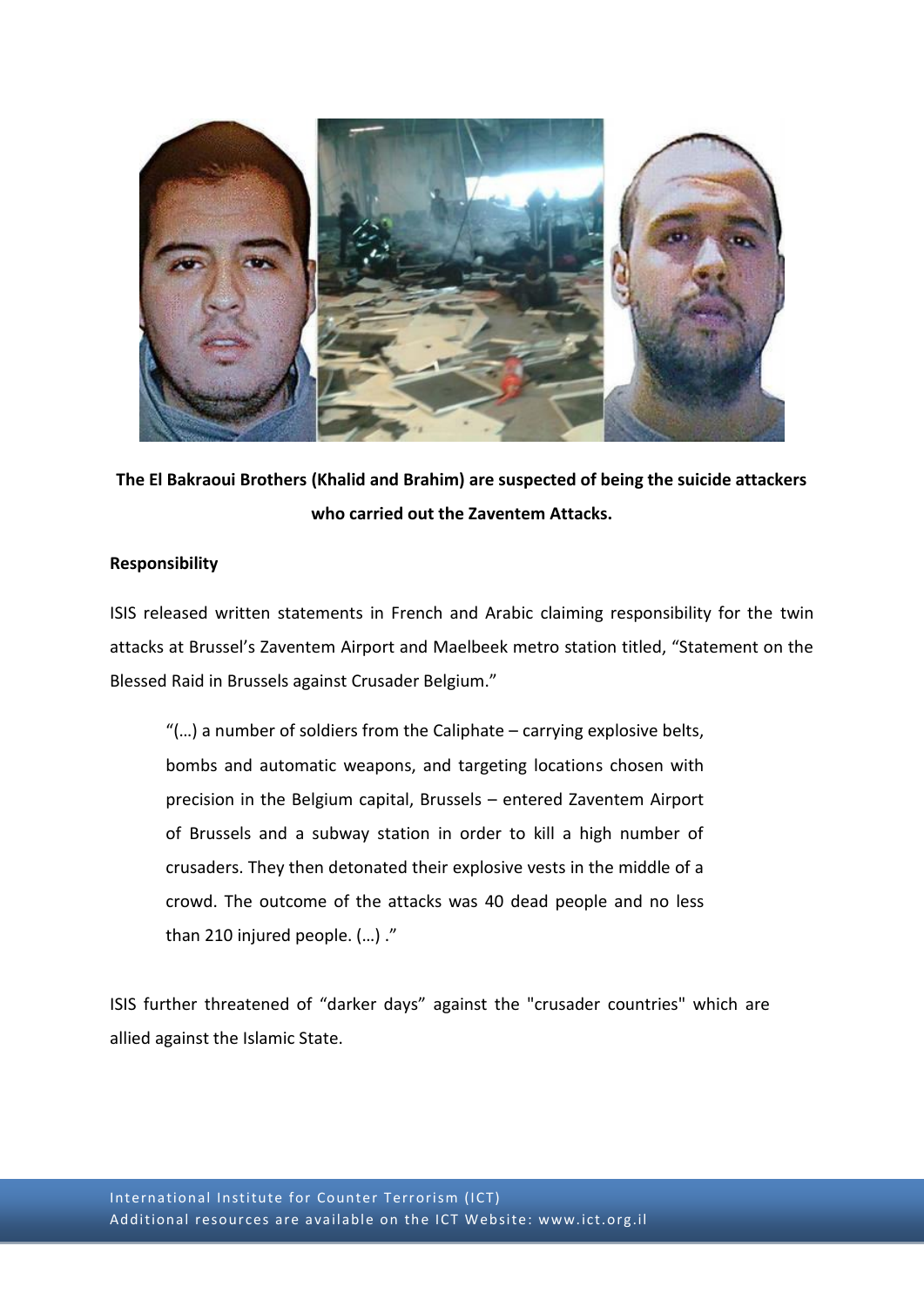

**ISIS claimed responsibility for the Brussels Attacks**

While the identity of the attackers is yet to be officially revealed, Belgian press released a picture of the three suspects of the Zaventem Airport attacks.



**Two suspects were wearing identical dark clothes and gloved left hands, while the third, to their left, dressed in lighter clothing and a hat is suspected of fleeing the airport**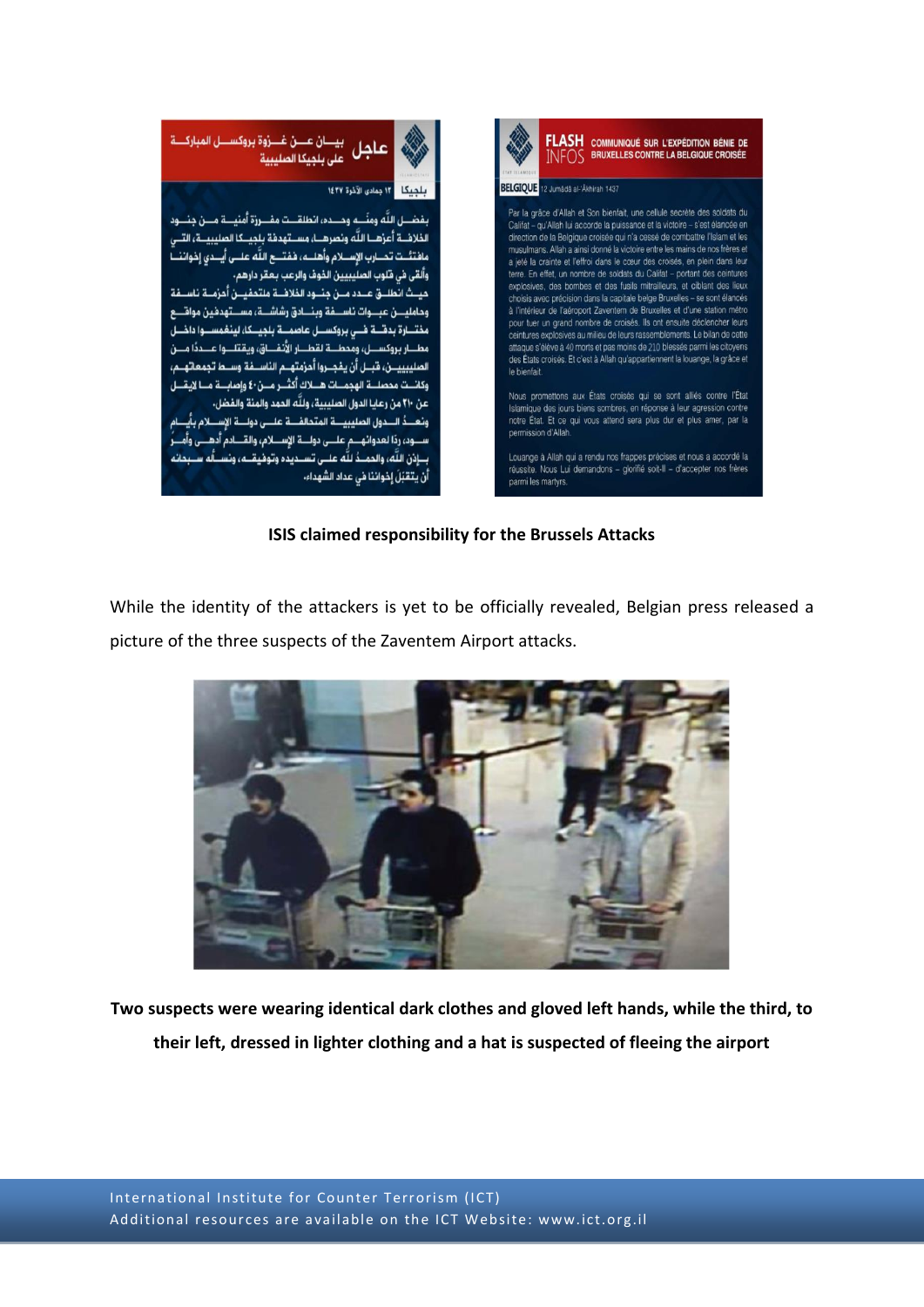While two of the attackers of the airport bombing are presumed dead, several hours after the attack, Belgian police began a manhunt for the third suspect from the airport attack.





**Belgian police released a picture of a suspect of the Zaventem Airport attacks**

#### **Governmental Response**

Due to the attacks, all public transportations in and around Brussels was halted until 16:00. Police evacuated universities and schools, while workers in office building were ordered to remain in-doors. Air traffic was diverted from Brussels Zaventem Airport to other airports in Europe and Belgium, including Charleroi, Liège and Oostende. Several airports throughout Europe were placed on high alert.

Belgium raised its terrorist level to the highest level, four (out of a scale of four) and the European Union raised the alert level to Orange, which is the highest level. Belgium's nuclear power plants were placed on high alert and all non-essential staff evacuated.

A number of police searches are currently underway in Brussels, and in a raid on an apartment in the Brussels neighborhood of Schaerbeek, police found an ISIS flag, chemicals, and an explosive device.

In addition, Belgian Prime Minister Charles Michel confirmed an increase in military patrols around Brussels and tighter border control.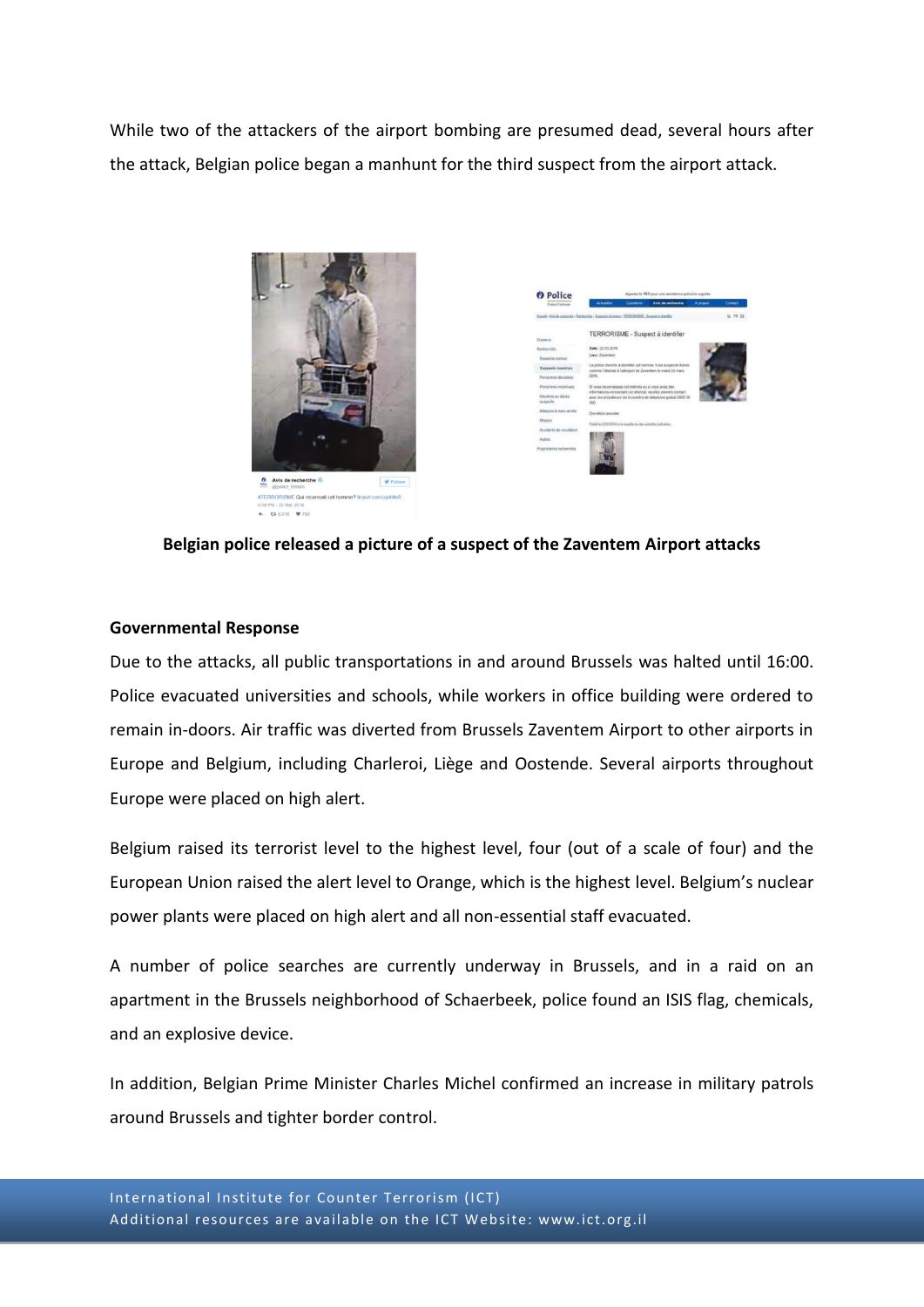#### **Social Media Discourse on the Brussels Attacks**

The Jihadi discourse on social media networks concerning the terrorist attacks in Brussels can be characterized as supportive declarations and calls to continue with Jihad on European soil. The discourse was conducted, for example, using hashtags such as "Brussels is burning" (تشتعل\_بروكسل#(," The Explosions of Brussels" (بروكسل\_تفجيرات#(," Europe is Burning Again" (#اوربا تشتعل من جديد), "The Attacks on Brussels" (بهوديا تشتعل من جديد) (+اوروبا تشتعل من جديد) .others and) #تفجير\_بلجيكا)

Islamic State supporters praised the attacks on Twitter and Telegram. For instance, "Sultan Sanjar" (a prolific writer of articles in support of the Islamic State) called for the carrying out simultaneous attacks in several airports across Europe and referred to the tremendous economic damage such attacks cause. From the Islamic point of view, he stressed the importance of jihad in *dār al-kufr* ("Abode of Unbelief", a place inhabited by non-Muslims) as the reward for such Jihad is greater.<sup>6</sup>

> 10:24:36 AM كم أتمنى أن تكون هناك عمليات تزامنية على مطارات أوربا كلها سيخسروا الملايين<mark> ال</mark>ك #مطار\_بروكسل

# **A call for simultaneous attacks on European airports**

Members of Jihadi forums also referred to the attacks and pointed out the role Belgium plays in the military coalition against IS, while others mentioned the historic oppression of African Muslims by Belgium in the past.<sup>7</sup> Many Twitter users alluded to the recent airstrikes against Mosul University<sup>8</sup> and even created the hashtag "Mosul's Revenge against the Capital of Infidels Brussels".<sup>9</sup>

**.** 

International Institute for Counter Terrorism (ICT) Additional resources are available on the ICT Website: www.ict.org.il

[<sup>6</sup>](https://shamikh1.biz/vb/forum.php) <https://shamikh1.biz/vb/forum.php>

<sup>&</sup>lt;sup>[7](https://web.telegram.org/#/im?p=@Singr11)</sup> <https://web.telegram.org/#/im?p=@Singr11>

<sup>&</sup>lt;sup>[8](http://edition.cnn.com/2016/03/20/middleeast/mosul-iraq-airstrikes-isis/)</sup> <http://edition.cnn.com/2016/03/20/middleeast/mosul-iraq-airstrikes-isis/>

ثأر\_الموصل\_من\_عاصمة\_الكفر\_بروكسل/https://twitter.com/hashtag/ <sup>[9](https://twitter.com/hashtag/ثأر_الموصل_من_عاصمة_الكفر_بروكسل)</sup>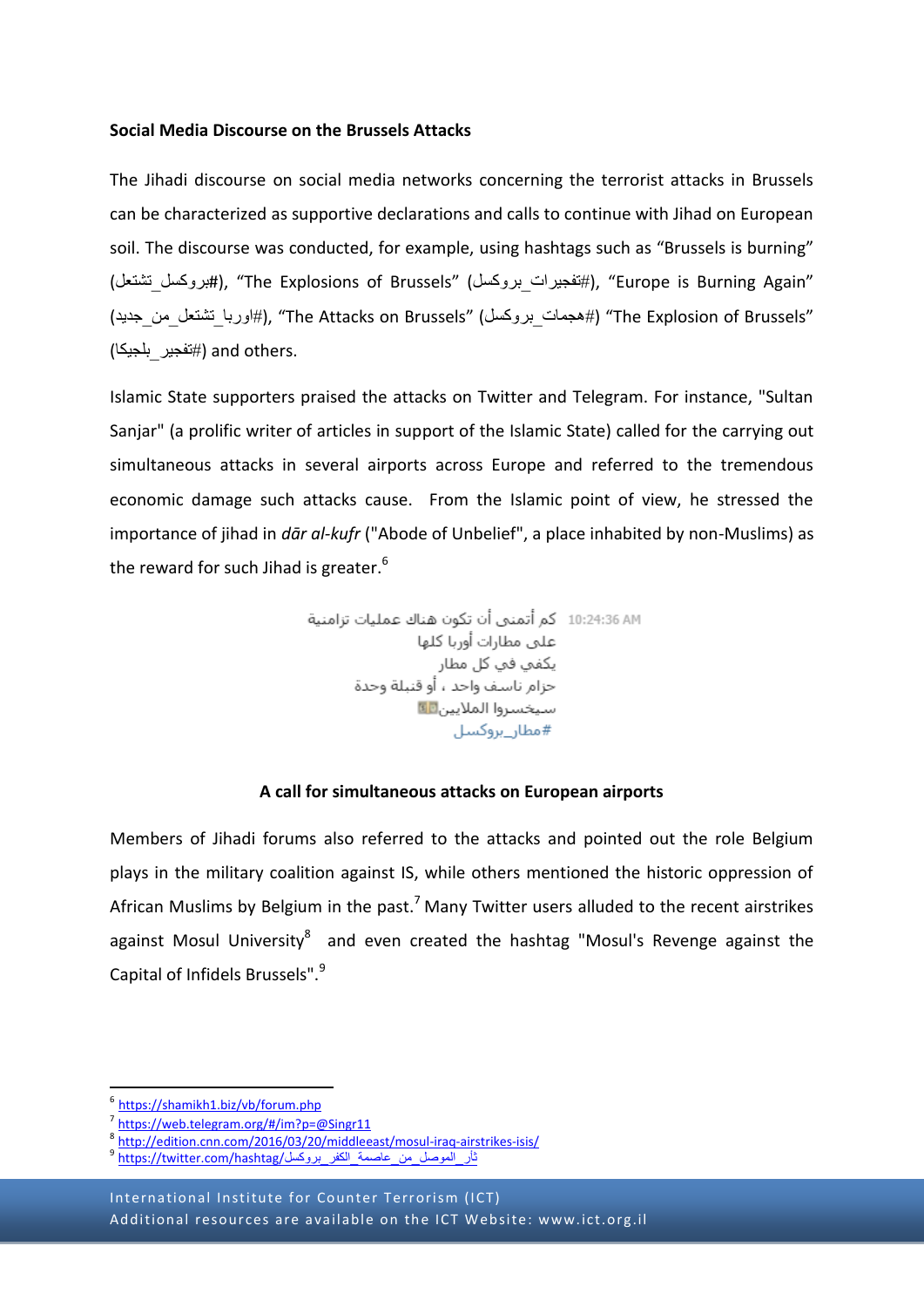

# **"Mosul's Revenge against Brussels" hashtag on Twitter**

After the twin attacks, social media was blasted with information, including pictures and videos from the scene of the bombings. Some of the information was not clear, and some users posted fake images and videos from other attacks.

Several social media accounts affiliated with Jihadists broadcasted fake information in an effort to carry out psychological warfare. Examples included claims that bombs were placed in Brussels Free University (ULB) as vengeance for the strike against Mosul University or calls not to dispatch the injured to St. Peter Hospital in Brussels as several bombs were allegedly placed in the hospital.



**Fake Tweets to induce panic in Brussels<sup>10</sup>**

**<sup>.</sup>** <sup>10</sup> [http://www.lemonde.fr/les-decodeurs/article/2016/03/22/bruxelles-des-comptes-djihadistes-diffusent-de-fausses](http://www.lemonde.fr/les-decodeurs/article/2016/03/22/bruxelles-des-comptes-djihadistes-diffusent-de-fausses-informations-pour-ajouter-a-la-panique_4887966_4355770.html)[informations-pour-ajouter-a-la-panique\\_4887966\\_4355770.html](http://www.lemonde.fr/les-decodeurs/article/2016/03/22/bruxelles-des-comptes-djihadistes-diffusent-de-fausses-informations-pour-ajouter-a-la-panique_4887966_4355770.html)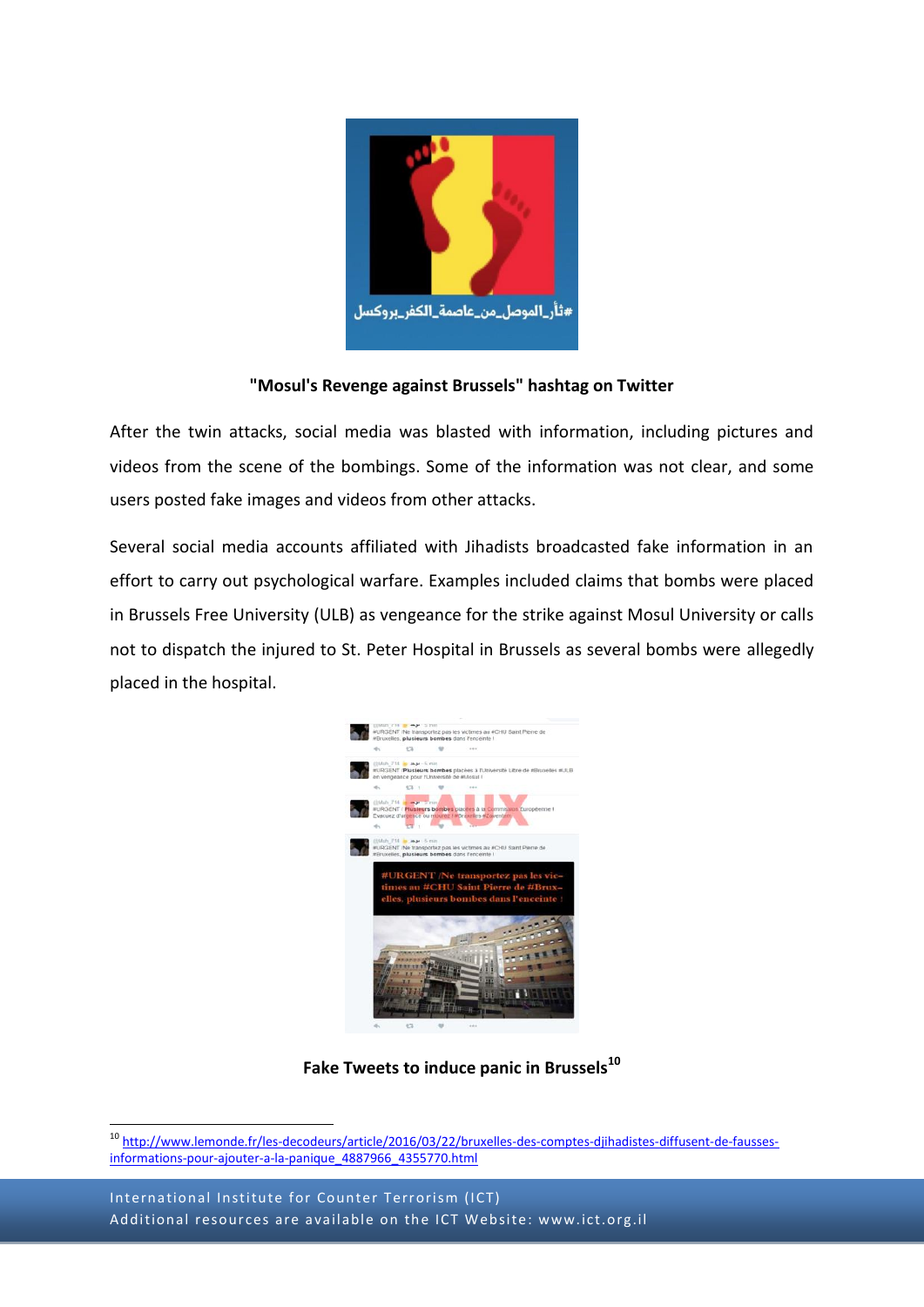Facebook activated its safety check feature for the Brussels Attacks to update friends and family on the social network.<sup>11</sup> Crisis Centers in Belgium requested on Twitter that people use text messages and social media to communicate instead of calling, in order to reduce the usage of the network.<sup>12</sup> In addition, the Telnet Hotspot, which provides Wi-Fi services, opened its services free for use.<sup>13</sup>

#### **Terrorism Threat to Public Transportation**

Terrorists target public transportation given their direct psychological impact on people's short-term motivation to travel,<sup>14</sup> thus, paralyzing almost immediately an entire area or even an entire city and consequently, causing serious economic damage.

Rail stations, in particular, contain two main characteristics that terrorist may perceive as vulnerabilities (*1)* Large accessibility which creates a security challenges. Subway metros have a variety of entrances, exits, and emergency exits that have minimal security scrutiny. *(2)* Closed public areas such as subway station have relatively high people density which can cause a larger number of casualties.<sup>15</sup>

Airports within the European Union, must comply with a high level of security standards. However in recent years, several terrorist attacks targeted airports and airplanes. The Zaventem Attack reveals the importance of assigning high level security measures also at the entrance of the terminal, and not focusing solely on the airplanes. In addition, the PKK mortar shell attacks on an Istanbul airport highlights the importance of creating security measures at airport parking lots and in close proximity to the airport.<sup>16</sup>

**.** 

<sup>&</sup>lt;sup>[1](https://www.facebook.com/safetycheck/brusselsexplosions-march2016/)1</sup> <https://www.facebook.com/safetycheck/brusselsexplosions-march2016/>

<sup>1</sup>[2](https://twitter.com/CrisiscenterBE/status/712207628571643905) <https://twitter.com/CrisiscenterBE/status/712207628571643905>

<sup>1</sup>[3](https://twitter.com/CrisiscenterBE/status/712219220579319808) <https://twitter.com/CrisiscenterBE/status/712219220579319808>

<sup>14</sup> [http://www.rand.org/content/dam/rand/pubs/testimonies/2005/RAND\\_CT224.pdf](http://www.rand.org/content/dam/rand/pubs/testimonies/2005/RAND_CT224.pdf)

<sup>15</sup> [http://www.rand.org/content/dam/rand/pubs/testimonies/2005/RAND\\_CT224.pdf](http://www.rand.org/content/dam/rand/pubs/testimonies/2005/RAND_CT224.pdf)

<sup>16</sup> <http://www.theguardian.com/world/2015/dec/27/kurdish-rebels-claim-responsiblity-for-deadly-istanbul-airport-blast>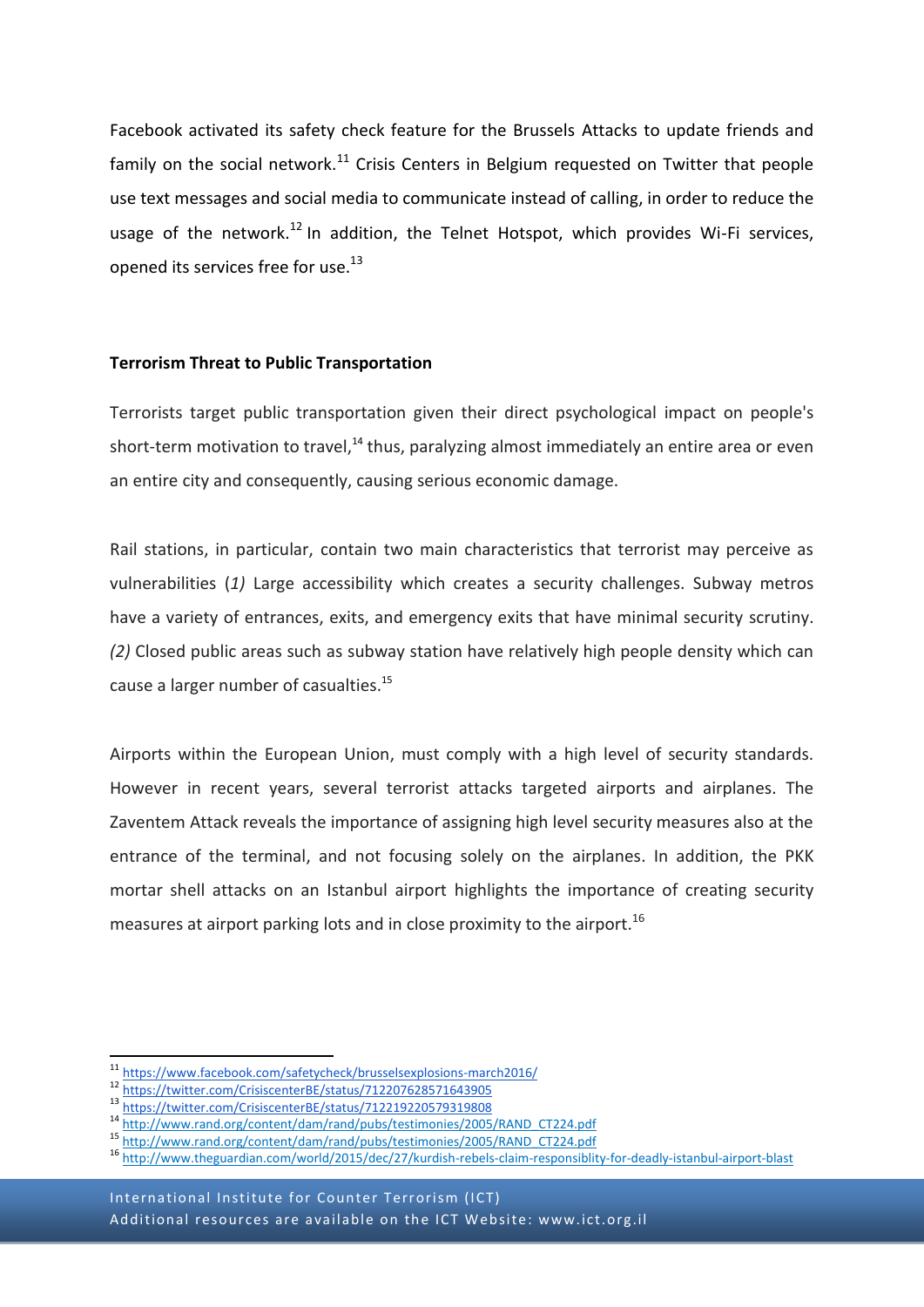# **Insights from ICT Experts**



**Col. (Res.) Jonathan Fighel, Senior Researcher & Head of the Terrorism Prosecution Desk**

- 1. It seems that the attacks were only in the final stages of operational preparedness (maturation) and the decision to commit the attacks on 22 March was probably accelerated due to the arrest of Salah Abdeslam in Molenbeek a few days before. Abdeslam was one of the organizers of the Black Friday Paris Attacks. One may thus believe that he did not talk in his initial interrogation after his arrest, and withheld information regarding the Brussel Attacks.
- 2. At this stage, it is still unknown what interrogation methods were used during Salah Abdeslam's interrogation and whether Abdeslam was treated as a "ticking bomb", a term which does not exist among European Security Services. This question raises the need to examine the formulation of an authorized and legal special set of procedures, to be activated and adapted to interrogation situations, where there is a "ticking bomb", when other lives are at stake.
- 3. As such, following high-profile future arrests of terror operatives, different services should be integrated into the process of preparation for the arrests and its potential consequences, and to prepare accordingly (e.g. increase security, patrols, evaluation of the threat, issue necessary alerts to the public, etc.).
- 4. Once key terrorist figures are arrested (and prior to that arrest being made public), friendly intelligence agencies need to be updated in order to execute extra vigilance for possible reactions and to request the sharing of relevant intelligence.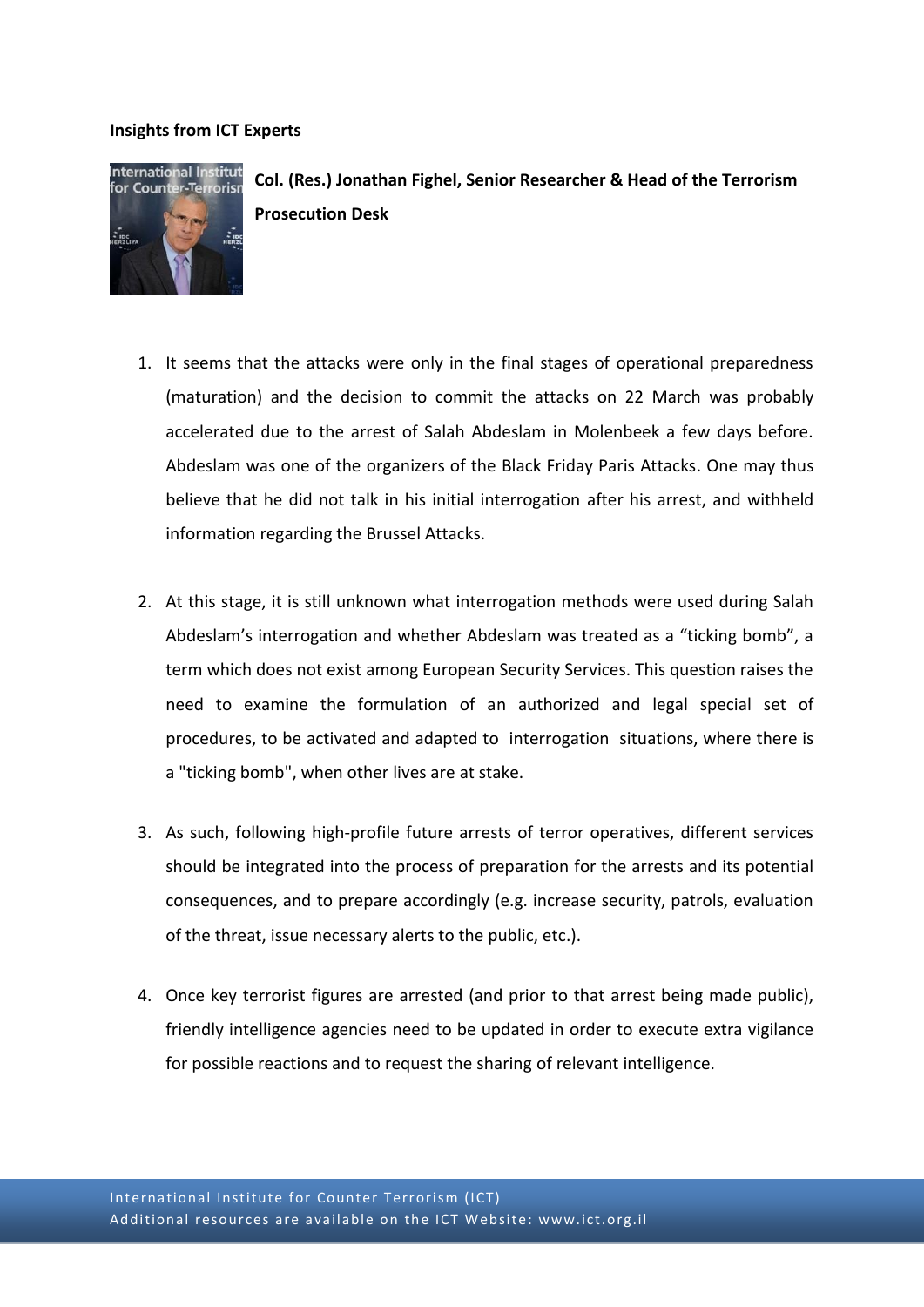5. It would seem that today's attacks, as with other recent attack in Europe, were organized from outside Europe. This fact requires enhanced intelligence coverage against these individuals, most likely located in the Middle East (Syria, Iraq) and the sharing of information with relevant countries.





*"The attack against Zaventem Airport emphasized the vulnerability of public areas of airports, which are usually closed halls, crowded with people. This can significantly increase the damage caused by the explosion, as luggage and packages are not checked at this stage. One may draw a parallel to the 2011 Moscow Airport Attack. Security checks outside the airport are not the answer, as it will create a new vulnerability by the long lines that these checks will create at the entrance of airport"*



**.** 

**Prof. Boaz Ganor, Founder & Executive Director, ICT & Dean of the Lauder School of Government, Diplomacy & Strategy, IDC Herzliya<sup>17</sup>**

Organized attacks by terrorist groups, contrary to independent initiatives of lone wolves, are the most lethal and take the biggest toll of casualties. In attacks of this kind, there are also many more accomplices involved in the secret operations, including activists who initiated the attack, planned it, laid the groundwork for the operation, trained the terrorists and, of

<sup>&</sup>lt;sup>17</sup> First published and adapted from, Boaz Ganor, "What can be learned from Paris's black Friday the 13<sup>th</sup>", The Jerusalem Post, Sunday 15, 2015 - <http://www.jpost.com/Opinion/What-can-be-learned-from-Pariss-black-Friday-the-13th-433066>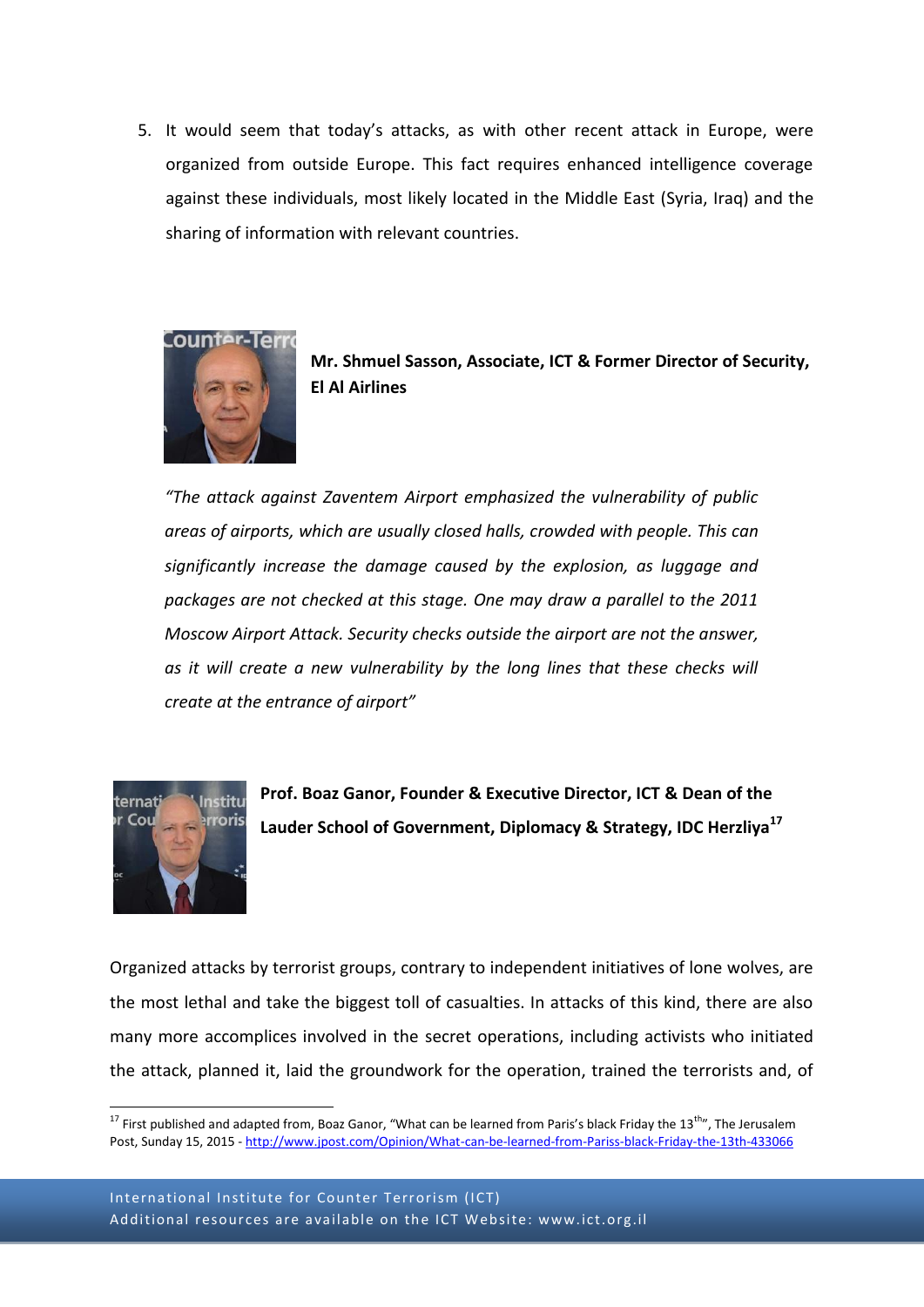course, those who actually carried out the attacks. These attacks, therefore, allow intelligence agents a theoretical ability to infiltrate and thwart attacks more effectively than in the case of the lone wolf. With this in mind, the Belgian security services in particular and the Europeans in general must carry out a thorough self-examination to discover how an attack of this scale went unnoticed beneath their radar. Belgium must develop better intelligence capabilities alongside a more effective doctrine to cope with terrorism.

An effective ability to cope with terror requires a deeper understanding of the rationale behind the terrorists' actions, such as their cost-benefit considerations, and their motives (while distinguishing between "root ideological motivations" and "instrumental motivations") in concretely executing their attacks. An analysis must be made of the operational abilities of terrorist organizations – its methods of action, recruitment and training, the kinds of attacks it is capable of executing, its physical, human and operational infrastructure, its deployment, its psychological warfare doctrines, and more. At the same time, a country coping with terror must take into account the "democratic dilemma" emerging from the need to maximize the effectiveness of the war against terror while preserving its own liberal democratic values.

Belgium and Europe must now develop the appropriate legislation to grant the essential prerogative of security services to effectively combat terror, while at the same time preserving the necessary proportionality in their actions. In this context, Europe and Belgium should reconsider and reassess their policies on foreign migrants, their border control of migrants entering their countries, and their agreements to allow free travel from one country in Europe to another.

Europe has to develop new ways of advancing multicultural integration, so that only those migrants who are ready to declaratively accept the liberal democratic values of a European state will be granted citizenship.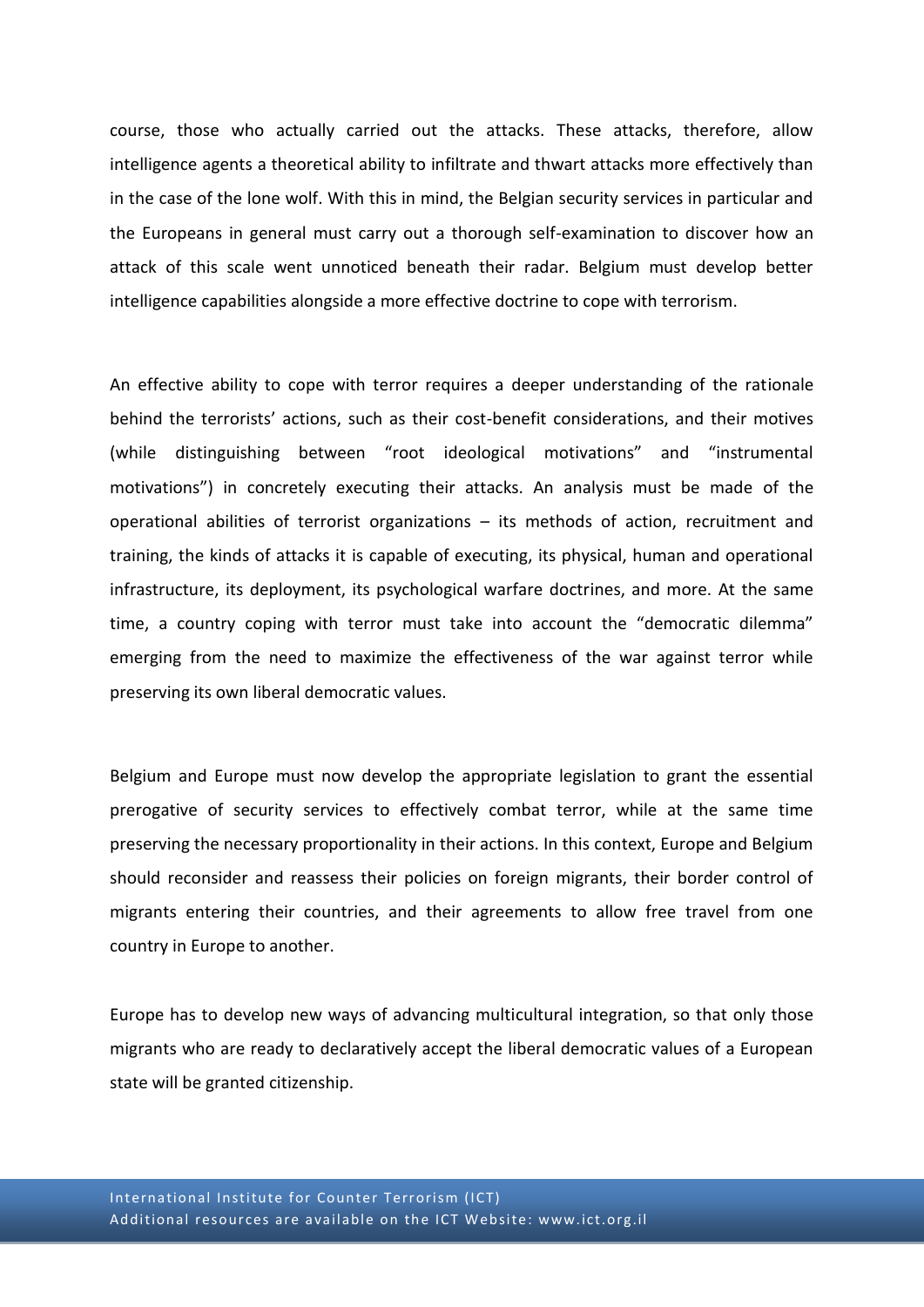European states must reassess the threats and their vulnerability to terrorist attacks by using advanced analytical methodology and war games. They must establish new counter-terror units and upgrade the abilities of the existing ones to provide an effective response to complex, multi-locational, integrated and simultaneous terrorist attacks.

They must allocate the necessary funding to fight terror effectively and they must improve their intelligence infiltrations by strengthening their HUMINT (human intelligence), COMINT (communication intelligence) and OSINT (open sources intelligence) capabilities with a special emphasis on social media.

A balance must be achieved between countering the operational abilities of terrorist organizations via a continuous operational battle involving targeted killings of terrorists, arrests of terrorists, harming their military and operational infrastructure, and drying out their financial sources, among other things, while at the same time dealing with the motivations and motives for terrorism. This must all be pursued while acknowledging the current contradiction between the two, which finds expression in the phrase, "the boomerang effect" – the success of the state battle against terrorist organizations raises their desire for revenge.

In addition, a balance must be found between the need to call a spade a spade, and recognizing that the common denominator in most of the terrorists carrying out such attacks is their similar political-religious, Islamist-jihadist worldview. These terrorists are trying to impose their radical interpretation of Islam aimed at imposing their views of religious Islam on the whole world, and they are ready to do so by conducting terror attacks. It must be recognized that such terror attacks are aimed at advancing the establishment of both local and global Islamist caliphates that would operate under Sharia Law. But while addressing these understandings, the fact that these dangerous terrorists and their supporters hardly represent a small minority within the Muslim world cannot be ignored, and therefore, there is a danger of throwing out the baby with the bathwater by not equating Islam and Muslims with these dangerous extremist terrorists. Thus, it is essential that governments not take an ostrich approach combining lip service and political correctness with appeasement to the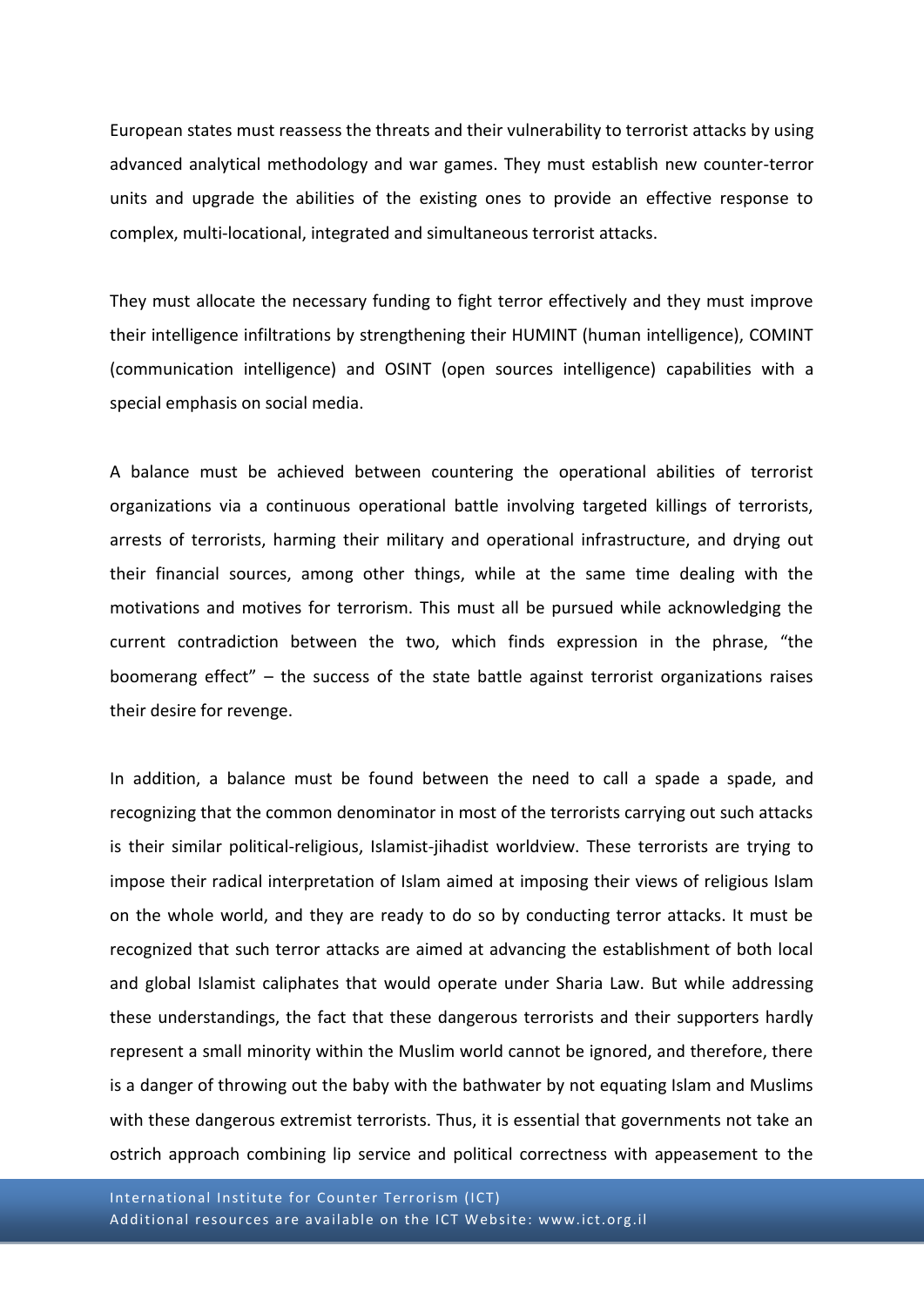Muslim world while disregarding the extremist Islamist component of the phenomenon  $$ the public. Indeed, one must avoid an Islamophobic response that ignores the fact that we are talking about a very small minority in the Muslim world, as dangerous as it is, that is seeking to impose its extremist views on the entire Muslim world through its radical interpretation of Islam.

Many Western decision-makers don't understand how much these fragile balances need to be taken into consideration while contending with terrorism, and therefore they are failing to establish much needed effective counter terrorism doctrines. Decision-makers must recognize the fact that you do not thwart terrorist attacks by promoting your values, but by neutralizing their motivating forces through a nonstop battle against those who carry out terrorist attacks, and their backers. However, this battle must be waged while preserving the liberal democratic values of the western world.

European countries and other countries worldwide must improve the cooperation between their internal intelligence and security agencies, and the international collaboration between these agencies and all the other bodies occupied with coping with global terror. An alternative retribution policy must be formulated – one which provides a solution to the radicalization processes occurring with the prisons themselves. Countries around the world cannot wait until terror attacks occur, and their policies must be proactive in order to prevent attacks before they are carried out. This obligates the countries to take action at the points of origin, training, and activities of the terror organizations in Middle East countries, Syria, Iraq, North Asian countries, and other countries. The terror organizations cannot be permitted to instill fear with their threats, and in that context it is forbidden to adopt dangerous isolationist policies.

To reiterate: the most effective way to fight terror is through the art of finding the right balance - of moving towards a balance between effective counter terrorism and a country's liberal-democratic values.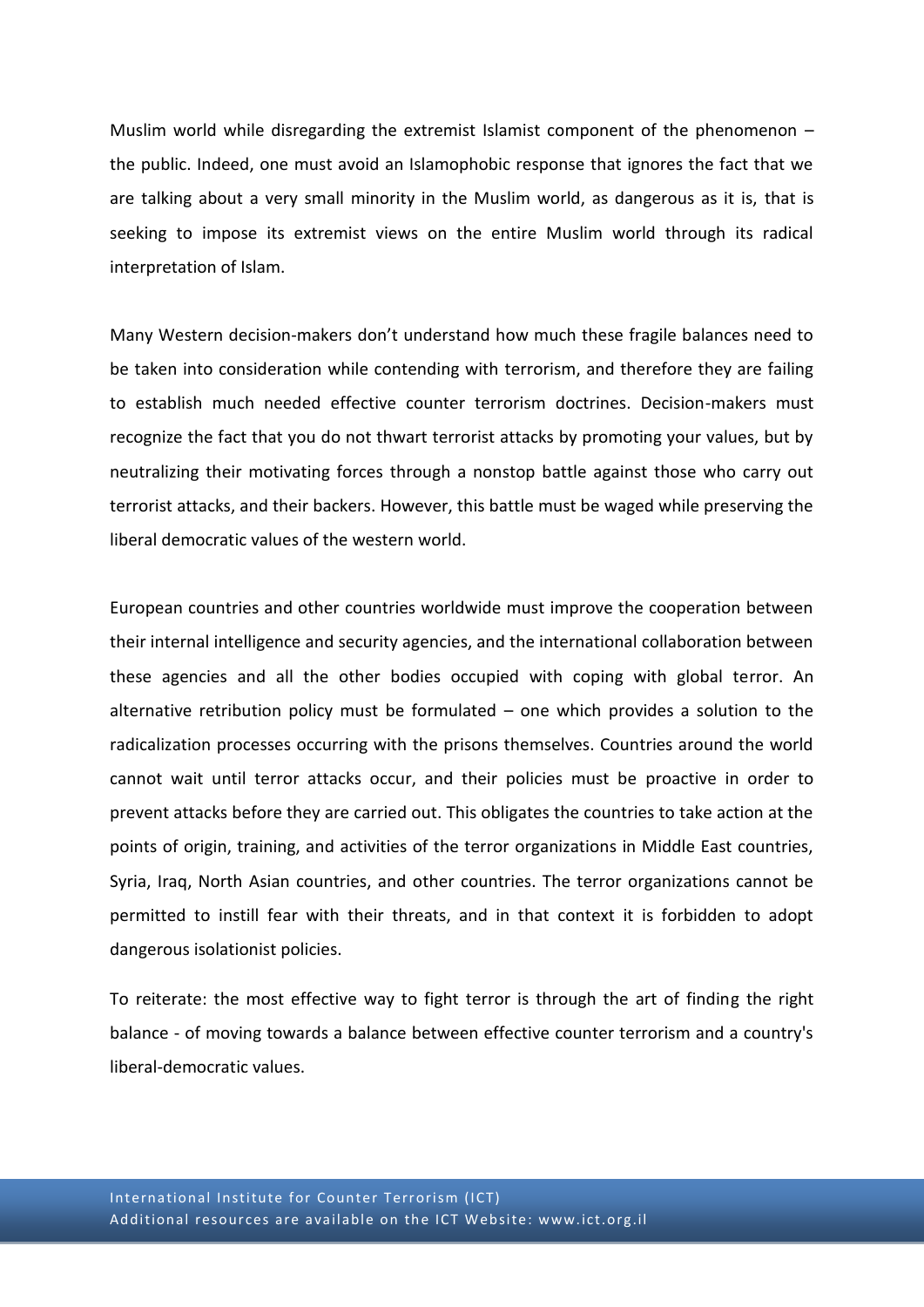The apparent trend in the Western world leans towards transferring the focus from counter terrorism to Countering Violent Extremism (CVE). This trend which is intended "not to provoke", not to cause any alienation among the Muslims is extremely dangerous. True cooperation with the Muslim world in the struggle against Islamic-jihadist terrorists is crucial and is a lofty goal. But the discourse with the moderate majority in the Muslim world cannot start from a point of self-deprecation. It should be instead wise and courageous, and should be based upon a shared understanding that there is no problem with the Islamic religion, but that there *is* a serious problem today *within* the Islamic religion. A problem that gives birth to unprecedented terror, political violence, and atrocities. The moderate Muslim majority must wake up and speak out against the resonant and menacing minority that is snatching their religion out from under their feet. For if they don't act now, they will be the ones who will ultimately pay the price of Islamophobia. This is not a matter of a favor that the Muslims owe to the Western world. They need to save their own religion - Islam - from the jihadist Islamists. The concept of CVE is by definition working against this goal. Furthermore, it is easier for the moderate Muslim to identify with a struggle against terror than a struggle against violent extremists. Furthermore, the problem does not lie necessarily with any specific terror organization such as the Islamic State or Al-Qaeda, or any other jihadist organizations. The problem is with the dangerous political-religious ideology which is expressed through a specific type of political violence – terrorism. This ideology was adopted in the past by Al-Qaeda, and today mainly the Islamic State is promoting it. Even if tomorrow the world succeeded in eliminating those organizations, the ideology – if not dealt with correctly – would live on with the establishment of other organizations who would strive to force a Caliphate state on the entire world by means of terror attacks.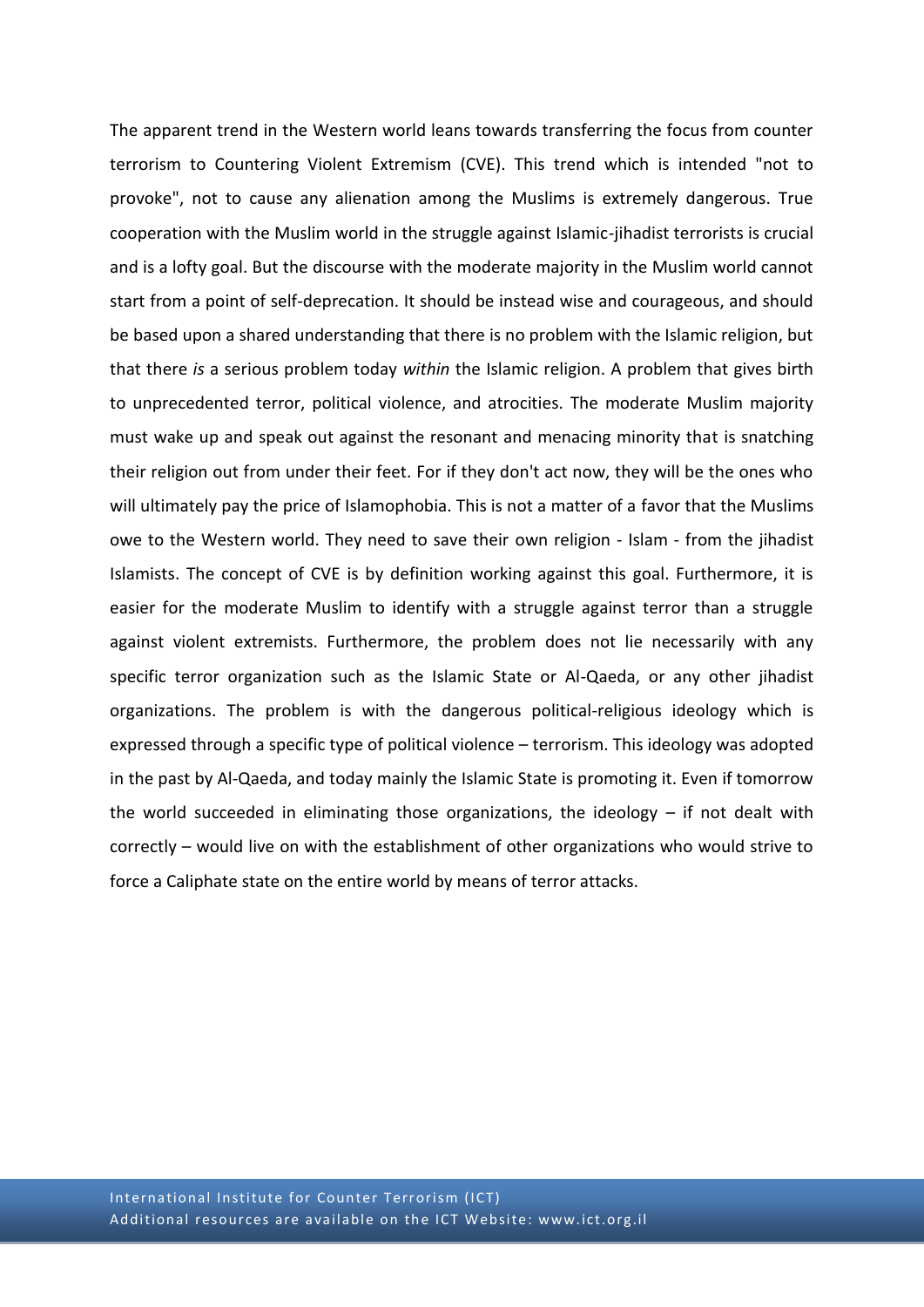# **Appendix - Selected Terrorist Incidents Directed at Belgium since 2001**

# **13 September 2001, Kleine Brogel**

Nizar Trabelsi, was arrested and convicted for plotting to attack the Kleine Brogel air base in Belgium where American military personnel were stationed. Trabelsi revealed that he had met with Osama Bin Laden several times, and was ordered directly by al-Qaeda to explode a truck bomb at the air base. Trabelsi, a Tunisian citizen and former professional soccer player, served a 12 year sentence in Belgium and was recently extradited to the United States on charges of conspiracy to kill American nationals outside of the United States, conspiracy and attempt to use weapons of mass destruction, conspiracy to provide material support and resources to a foreign terrorist organization, and providing material support and resources to a foreign terrorist organization. Charges regarding reference to weapons of mass destruction result from NATO releasing information that the Kleine Brogel air base is a storage site for nuclear missiles.

# **19 December 2001**

Police arrested Tunisian-born Belgian citizen Tarek Maaroufi, and charged him with recruiting individuals to al-Qaeda. Maaroufi took part in a passport forgery ring, which created fake Belgian passports for al-Qaeda linked terrorists. Maaroufi was also wanted for his ties to terrorist cells in Italy and Germany. He was originally arrested in 1995 and given a three year sentence for being a member of Algerian Armed Islamic Group. In addition, it was charged that Maaroufi met with Eddin Barakat Yarkas, the head of an al-Qaeda cell in Spain.

# **20–21 April 2002, Charleroi**

Machine gun fire against the synagogue in Charleroi, Belgium caused damage but no casualties. No claim for responsibility was made.

# **3 June 2003, Charleroi**

Belgian Police arrested a man of Moroccan origin suspected of preparing a car-bomb attack on the Charleroi synagogue. The car, containing gas canisters, caught fire but did not explode, thereby reducing the risk of substantial damage.

# **2005, Belgium**

In 2005, Saber Mohammed, an Iraqi citizen, was convicted of terrorism-related charges. Mohammed admitted to being the link between al-Qaeda Central and cells in Belgium. In 2000 he was given two cell phones in a Belgian mosque, and asked to answer the phones and serve as a human voicemail, passing the messages on to Moussa Zemmouri and Driss Elatellah. Three months prior to 11 September 2001, Mohammed spoke three times with Khalid Sheikh Mohammed.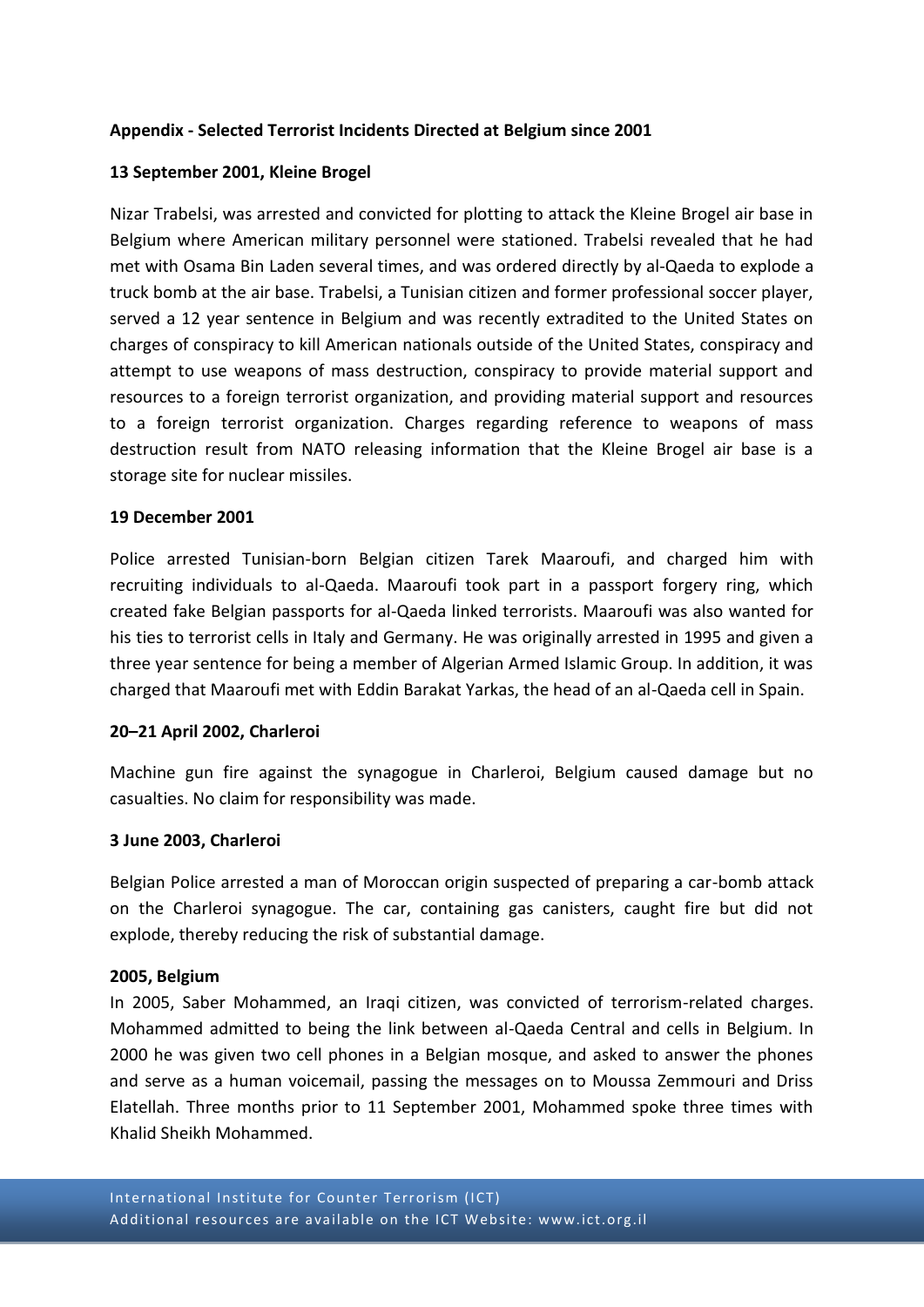#### **December 2008, Brussels and Liege**

In a December 2008 raid by Belgian security forces carried out in Brussels and Liege, fourteen individuals were arrested for plotting the suicide bombing of a major European summit and for being part of al-Qaeda. Three members of the cell had just returned from Afghanistan and Pakistan, including the suicide bomber himself, and four members of the cell were Belgian citizens. Authorities broke up the cell after an email from one of the cell members was intercepted by the NSA, in which stated he was about to launch a suicide attack. The cell had been recruited by Malika El Aroud and Moez Garsallaoui, two wellknown radicals in Belgium. At the trial it emerged that one of the cell members had made a video in which he said goodbye to his family and friends.

# **23 November 2010, Antwerp**

Police arrested a group of jihadists in Belgium suspected of planning terrorist attacks targeting Jews and NATO vehicles in Belgium. The arrests were part of a wider investigation into the financing of a Chechen terrorist network, involving arrests in several other countries.

# **21 March 2013, Belgium**

Hakim Benladghem, 39, was killed by police after a highway chase and shoot-out. A French citizen of Algerian descent, Benladghem was known to have received training as a paratrooper with the French Foreign Legion. Benladghem was suspected of involvement in the armed robbery of a restaurant in Anderlecht, which was carried out with the aim of stealing numerous weapons belonging to the restaurant's owner. A search of his apartment revealed several weapons, including an assault rifle, a sub-machine gun and a tactical shotgun, as well as tactical equipment, including a ballistic vest, a Kevlar helmet, a ballistic shield and two gas masks. A woman living at the address, believed to be his partner, was arrested and charged with possessing the weapons. Benladghem made several attempts to travel to Israel to fight in Gaza but was refused entry. Records show he received 150 calls to two cell phones from Gaza in February 2008. He also frequently traveled abroad, including trips to Norway, Italy, Switzerland and Syria.

# **24 May, 2014, Brussels, Belgium**

Mehdi Nemmouche shot four people in the Jewish Museum of Brussels in the heart of the city. He was arrested six days later in the train station of Marseilles, in the South of France.